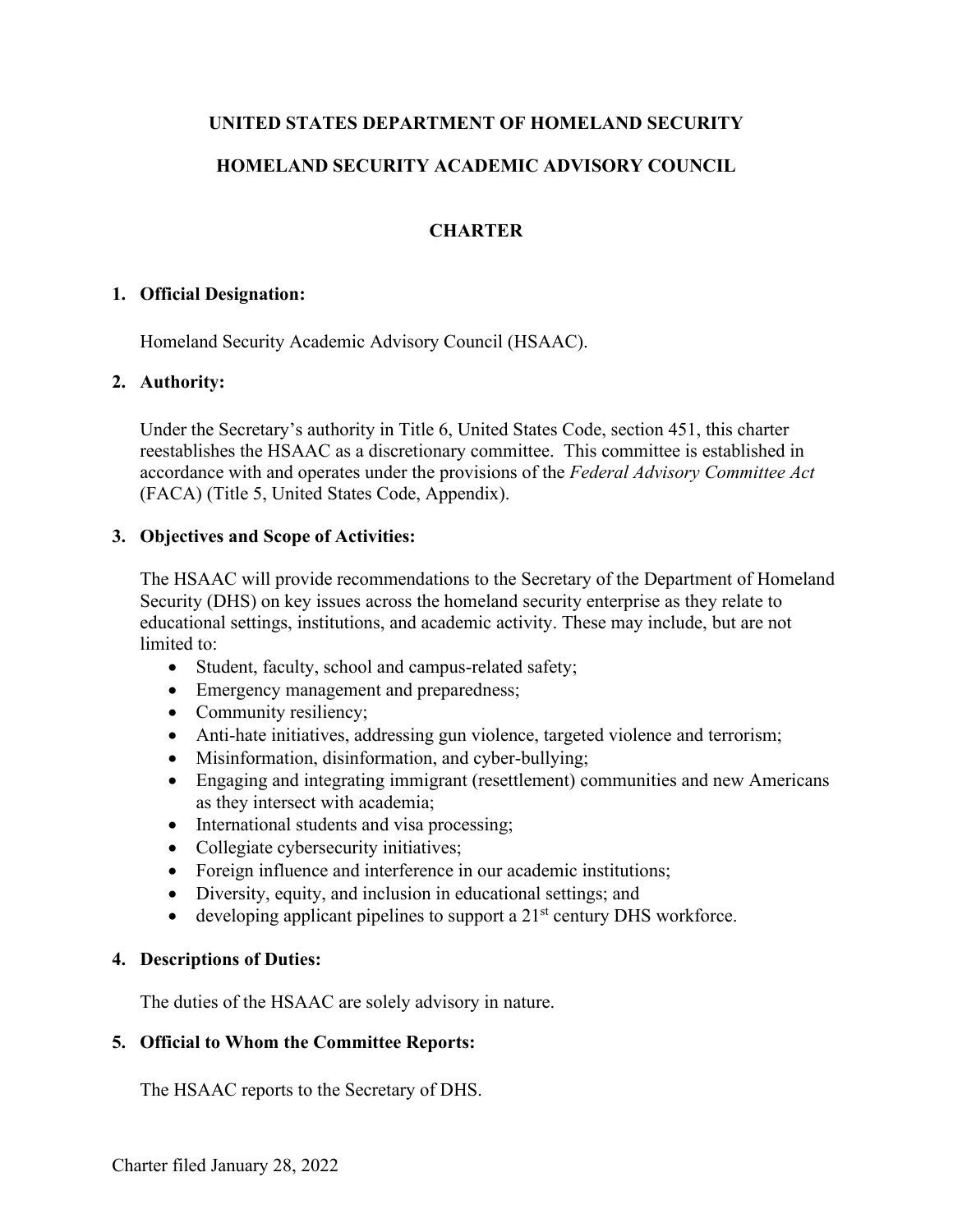## **6. Agency Responsible for Providing Necessary Support:**

DHS provides financial and administrative support to the HSAAC. Within DHS, The Office of Partnership and Engagement's Office of Academic Engagement will provide this support.

## **7. Estimated Cost, Compensation, and Staff Support:**

The estimated annual operating cost of the HSAAC is \$500,000 which includes two (2) fulltime equivalent employee staff years of support.

## **8. Designated Federal Officer:**

A full-time employee of DHS, typically the Executive Director of the Office of Academic Engagement, will be designated by the Secretary as the HSAAC Designated Federal Officer (DFO). The DFO or the Alternate DFO will approve or call HSAAC and subcommittee meetings, approve meeting agendas, attend all committee and subcommittee meetings, adjourn any meeting when the DFO determines adjournment to be in the public interest, and chair meetings in the absence of the Chair or Vice Chair as directed by the Secretary.

## **9. Estimated Number and Frequency of Meetings:**

The HSAAC will meet approximately four times each year. Additional meetings may be held with the approval of the DFO. Members may be reimbursed for travel and per diem, and all travel for HSAAC business must be approved in advance by the DFO. HSAAC meetings are open to the public, unless a determination is made by the Secretary in accordance with DHS policy and directives, that the meeting should be closed in accordance with Title 5, United States Code, subsection (c) of section 552b.

#### **10. Duration:**

Continuing.

# **11. Termination:**

This charter is in effect for two years from the date it is filed with Congress unless terminated sooner. The committee may be renewed at the end of this two-year period in accordance with 6 U.S.C. § 451(b) and section 14 of FACA. The committee will terminate two years from the charter filing date unless renewed by appropriate action.

# **12. Member Composition:**

The HSAAC will consist of up to 30 members who are appointed by and serve at the pleasure of the Secretary of Homeland Security. In order for DHS to fully leverage broadranging experience and education, the HSAAC must be diverse with regard to professional and technical expertise. DHS is committed to pursuing opportunities, consistent with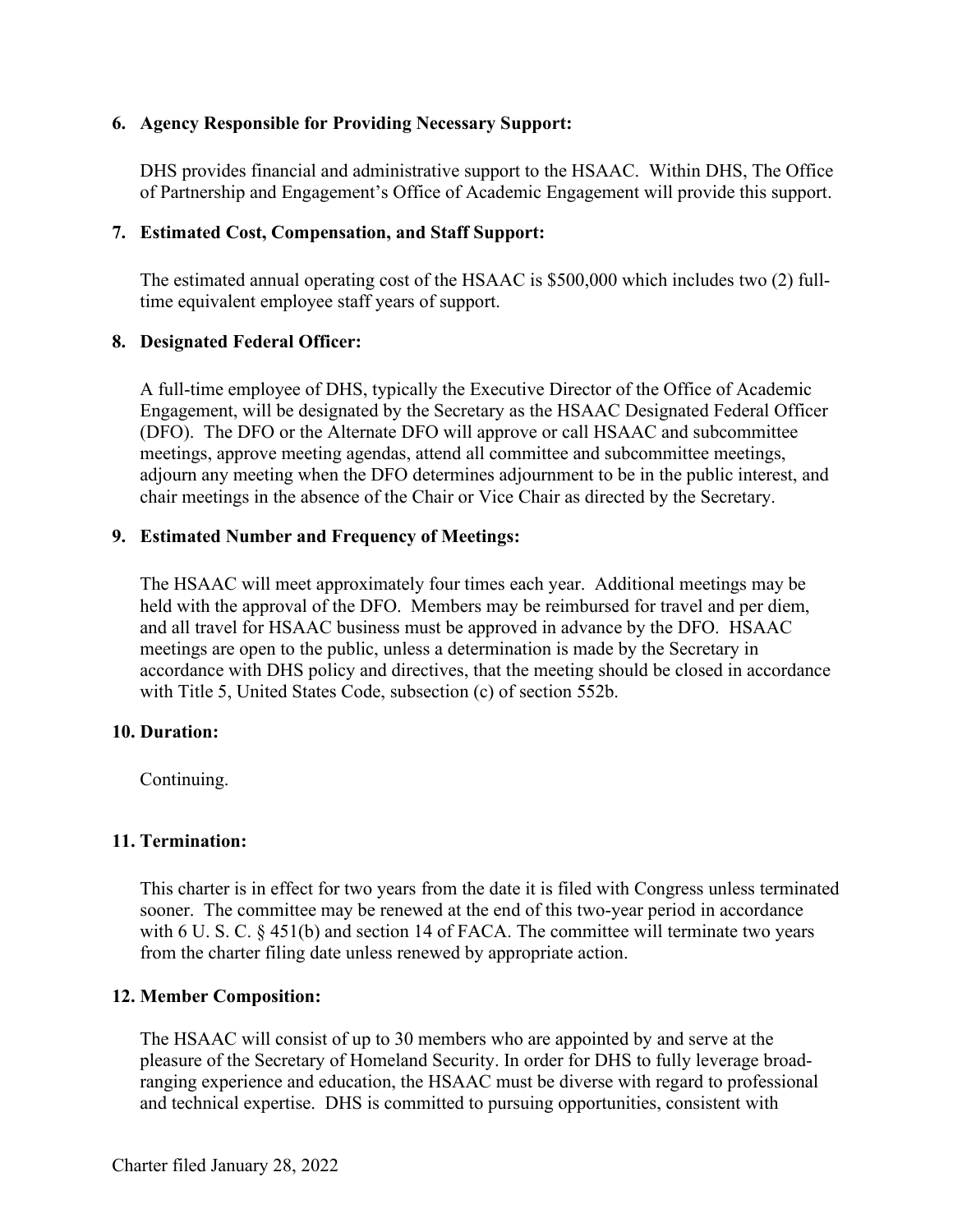applicable law, to compose a committee that reflects the diversity of the nation's people. Members are appointed as Representative members, except that members from federal agencies are appointed as non-voting ex officio members. Members will not serve as Special Government Employees as defined in section 202(a) of title 18, United States Code. To ensure a diverse, inclusive, and balanced membership on the HSAAC, the members aim to represent education settings and institutions spanning the categories as reflected below associated suggested numbers of representation are at the discretion of the Office of the Secretary in coordination with the DFO:

- a) Up to four members representing higher education associations
- b) Up to two members representing higher education law enforcement, public safety, and emergency management associations
- c) Up to two members representing four-year colleges and universities
- d) Up to two members representing two-year community colleges
- e) Up to two members representing Historically Black Colleges and Universities (HBCUs)
- f) Up to two members representing Hispanic serving institutions
- g) Up to two members representing Tribal colleges
- h) Up to two members representing the Asian American, Native American and Pacific Islander serving institutions
- i) Up to four members representing K-12 school systems, to include schools, school systems, and state educational agencies
- j) Up to two members representing Education Employee Associations/Labor Organizations
- k) Up to one member from the DHS Science and Technology Center of Excellence
- l) Up to one member from Cybersecurity and Infrastructure Security Agency (CISA) School Safety Task Force
- m) Up to one member from the DHS Center for Prevention Programs and Partnership
- n) Up to one member from US Secret Service National Threat Assessment Center
- o) Up to one member from Federal Emergency Management Agency (FEMA) higher education initiatives
- p) Up to one member from the DHS Office for Civil Right and Civil Liberties (CRCL)
- q) Up to one member from the Department of Education
- r) Up to one member from the Department of State
- s) Up to one member from the Department of Justice
- t) Up to one member from the Department of Health and Human Services

Appointments will be made without regard to political affiliation. Appointments of Representative members are personal to the member and cannot be transferred to another individual or other employees of the member's organization of employment.

For the initial appointments to the HSAAC, approximately one-half of the members will serve 3-year terms of office and one-half will serve 4-year terms of office. Subsequently, members serve terms of office of up to four years, with approximately one-fourth of members' terms of office expiring each year. A member appointed to fill an unexpired term serves the remainder of that term. In the event the HSAAC terminates, all appointments to the HSAAC terminate.